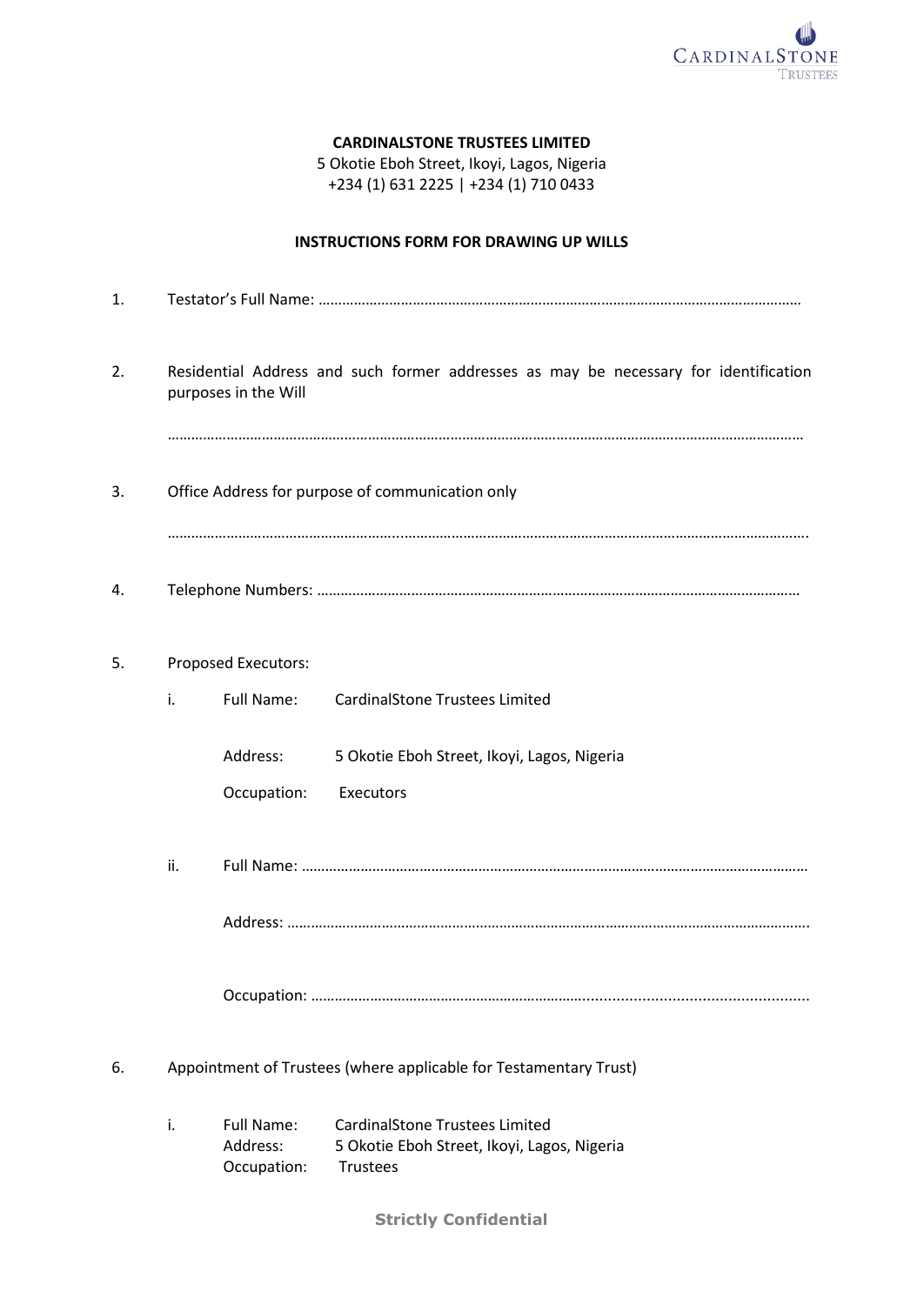

| 7.  | Directions                    | as                                                                       | to | <b>Burial/Cremation:</b>                                                              |
|-----|-------------------------------|--------------------------------------------------------------------------|----|---------------------------------------------------------------------------------------|
|     |                               |                                                                          |    |                                                                                       |
|     |                               |                                                                          |    |                                                                                       |
|     |                               |                                                                          |    |                                                                                       |
| 8.  |                               | Any other special instructions regarding disposal of the body, tombstone |    |                                                                                       |
|     |                               |                                                                          |    |                                                                                       |
|     |                               |                                                                          |    |                                                                                       |
| 9.  |                               | freehold, leasehold, or subject to Certificate of Occupancy)             |    | Particulars of interest in landed property owned (state brief description and whether |
|     | i.                            |                                                                          |    |                                                                                       |
|     | ii.                           |                                                                          |    |                                                                                       |
|     | iii.                          |                                                                          |    |                                                                                       |
|     | iv.                           |                                                                          |    |                                                                                       |
|     | v.                            |                                                                          |    |                                                                                       |
|     | vi.                           |                                                                          |    |                                                                                       |
|     | Where are the Deeds?          |                                                                          |    |                                                                                       |
|     |                               |                                                                          |    |                                                                                       |
|     |                               |                                                                          |    |                                                                                       |
| 10. | Is the Land Mortgaged? Yes/No |                                                                          |    |                                                                                       |
| 11. | Details of Property owned     |                                                                          |    |                                                                                       |
|     | i.                            |                                                                          |    |                                                                                       |
|     | ii.                           |                                                                          |    |                                                                                       |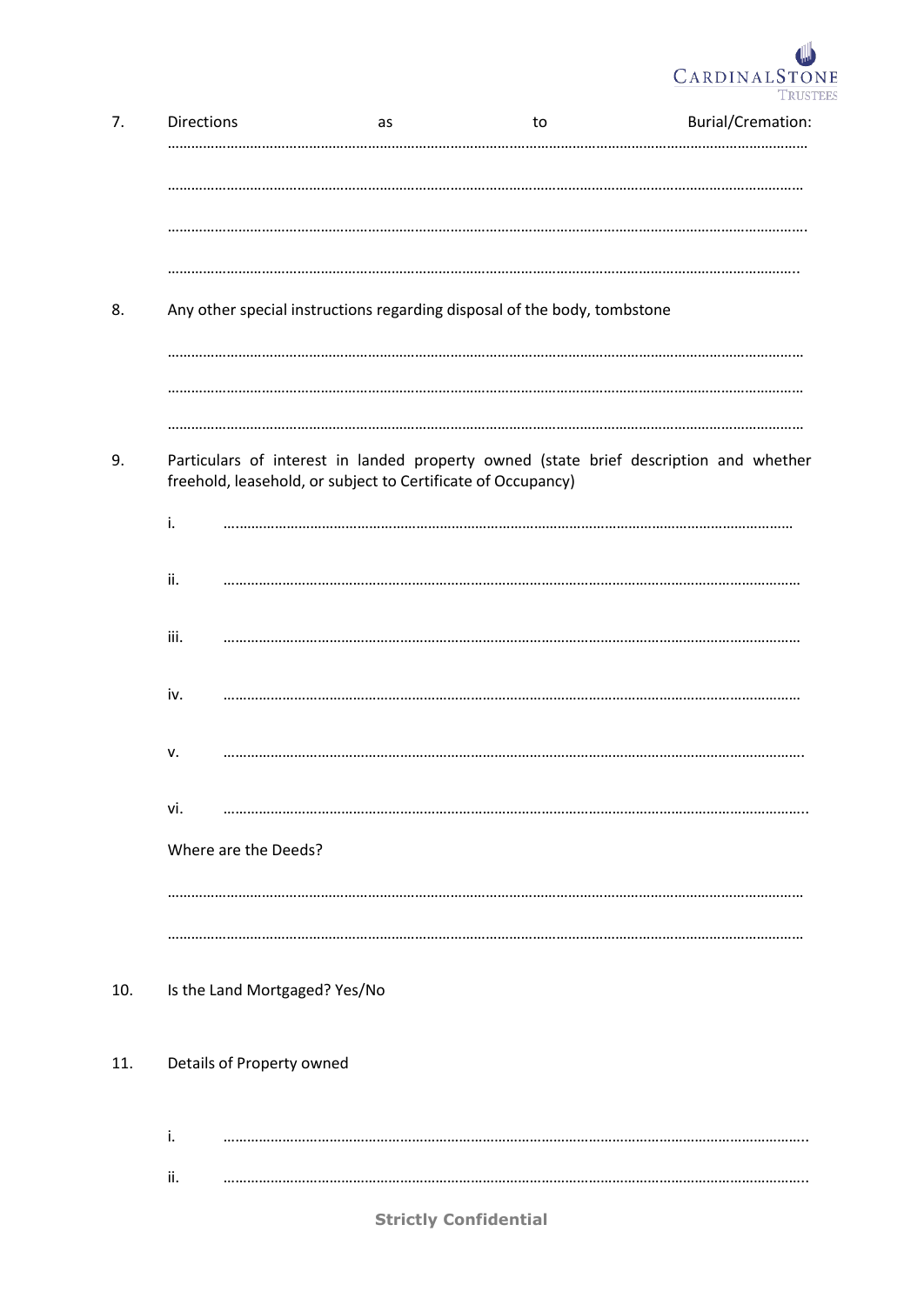

| iii.                  |   |
|-----------------------|---|
| iv.                   | . |
| v.                    |   |
| vi.                   |   |
| vii.                  |   |
| viii.                 |   |
| ix.                   |   |
| Х.                    |   |
| <b>Specific Gifts</b> |   |
| I give                |   |
|                       |   |
|                       |   |
|                       |   |
|                       |   |
|                       |   |

#### 13. RSA & Bank Details

 $12.$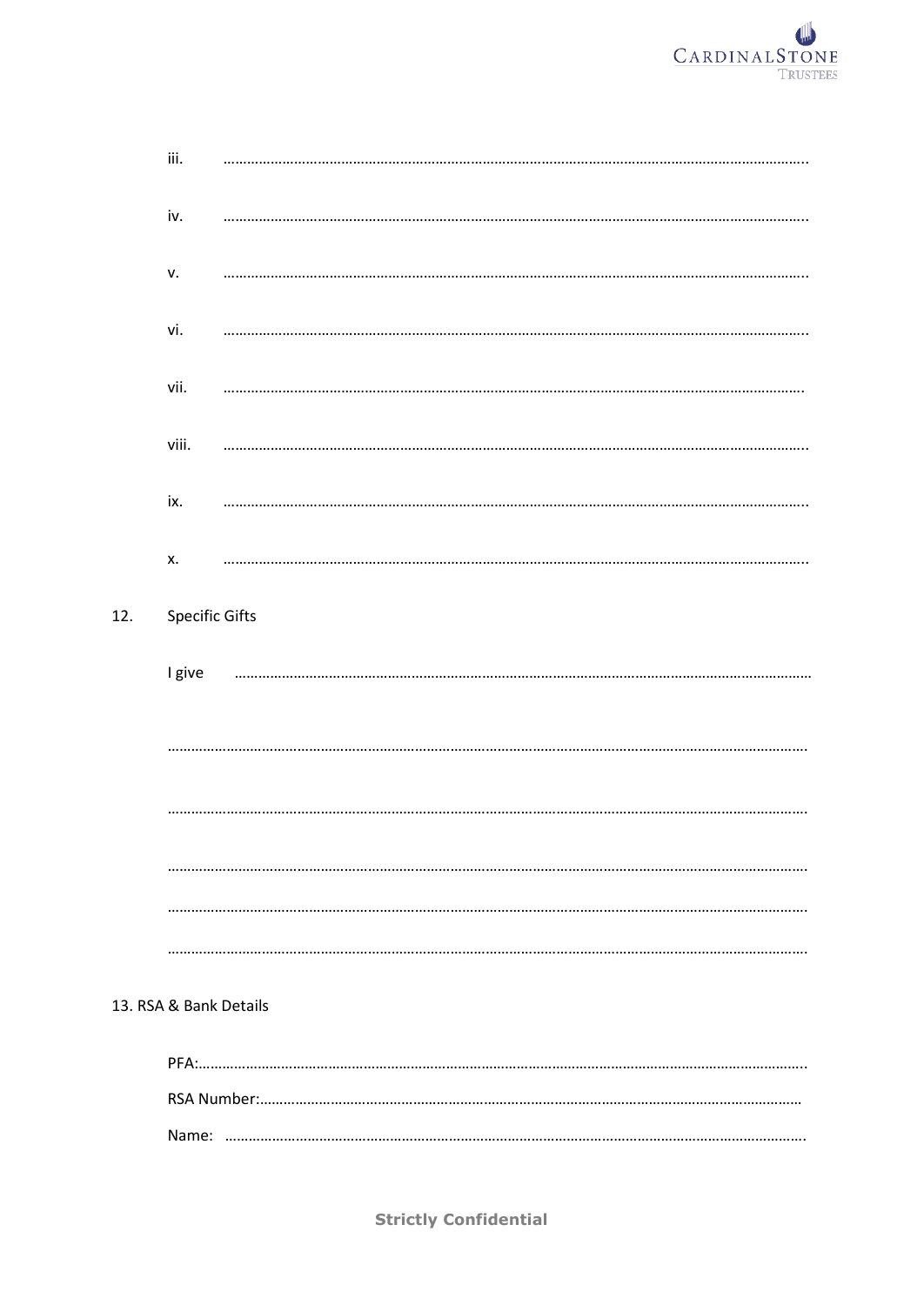

| 14. | <b>Instructions Regarding Residue</b>                       |  |  |  |  |
|-----|-------------------------------------------------------------|--|--|--|--|
|     |                                                             |  |  |  |  |
|     |                                                             |  |  |  |  |
|     |                                                             |  |  |  |  |
|     |                                                             |  |  |  |  |
| 15. |                                                             |  |  |  |  |
|     |                                                             |  |  |  |  |
|     |                                                             |  |  |  |  |
|     |                                                             |  |  |  |  |
| 16. | If any dependant is not a Beneficiary, the reason for this? |  |  |  |  |
|     |                                                             |  |  |  |  |
|     |                                                             |  |  |  |  |
|     |                                                             |  |  |  |  |
|     |                                                             |  |  |  |  |
|     |                                                             |  |  |  |  |
|     |                                                             |  |  |  |  |
| 17. | Is there a disinheritance of any person?                    |  |  |  |  |
|     |                                                             |  |  |  |  |
|     |                                                             |  |  |  |  |
|     |                                                             |  |  |  |  |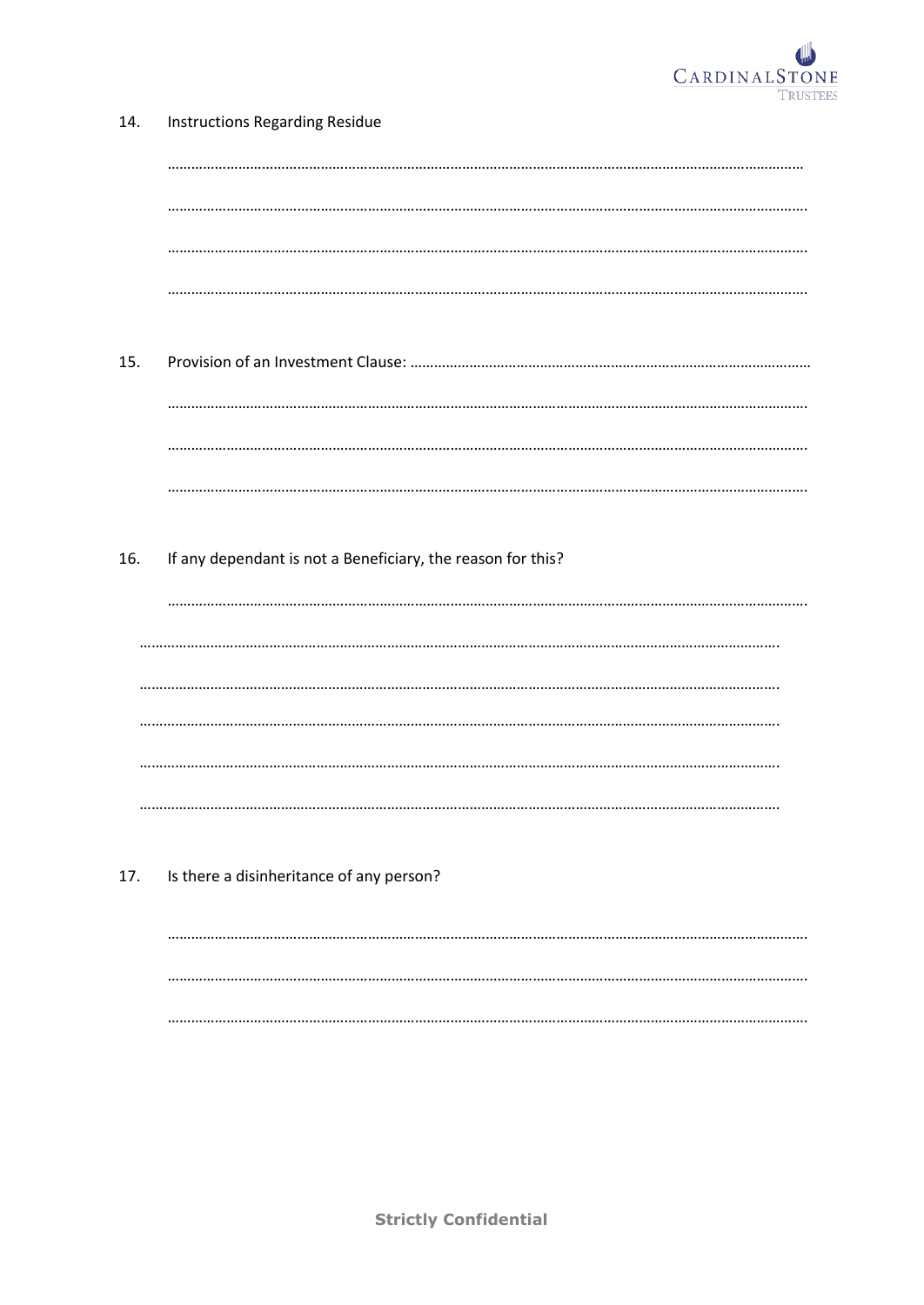

| 18. | Provision of yearly payment to certain persons    |
|-----|---------------------------------------------------|
|     |                                                   |
|     |                                                   |
|     |                                                   |
| 19. | Where is the Will to be signed and lodged?        |
|     |                                                   |
|     |                                                   |
| 20. | Proposals for custody of Will and made-up copies? |
|     |                                                   |
|     |                                                   |
|     |                                                   |
| 21. | Details of Next of Kin                            |
|     | Name:                                             |
|     | Phone Number:                                     |
|     |                                                   |
|     |                                                   |
|     |                                                   |
|     |                                                   |
| 22. | Witnesses:                                        |
|     |                                                   |
|     |                                                   |
|     |                                                   |
|     |                                                   |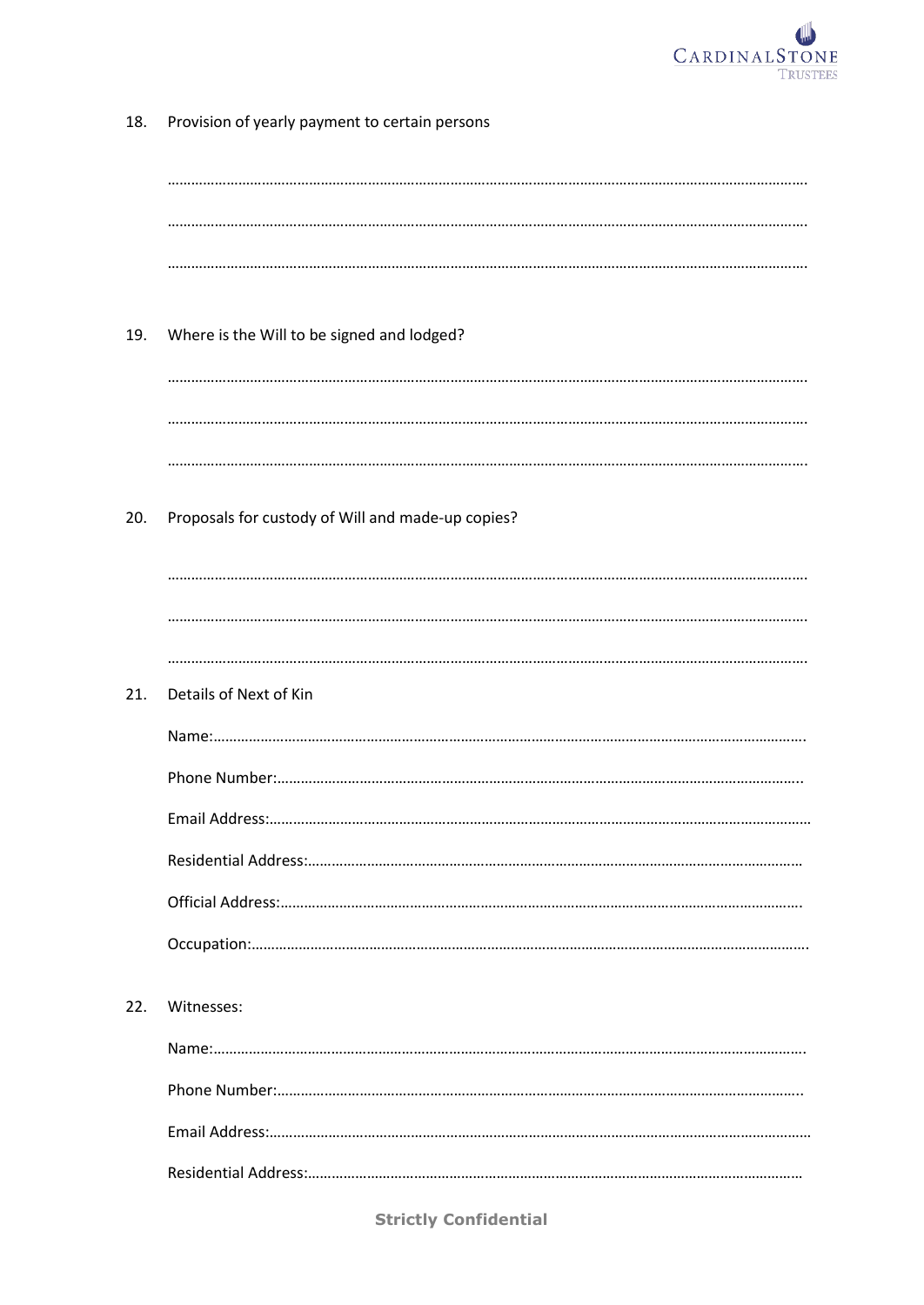

## 23. Any Other Directions?

| b. |  |
|----|--|
|    |  |
|    |  |
| d. |  |
|    |  |
| e. |  |

#### **NOTES**

- 1. An *EXECUTOR* is a person appointed to carry out the provisions of a Will in effect.
- 2. A *DEVICEE* is a gift of land or other realty by Will to the beneficiary or to trustees for sale.
- 3. A *LEGACY* is a gift personal property by Will. A Specific *LEGACY* is a *BEQUEST* of a specific part of the personal estate.
- 4. A *BEQUEST* is a gift or property given to a Legatee.
- 5. The *RESIDUE* is all the remaining property including any gift, which fails. This could be vested in the Trustees for sale, the proceeds of which is to be applied as directed such as for payment of debts, funeral expenses e.t.c.
- 6. An Investment Clause gives power to the Trustees to invest proceeds of sale in approved securities.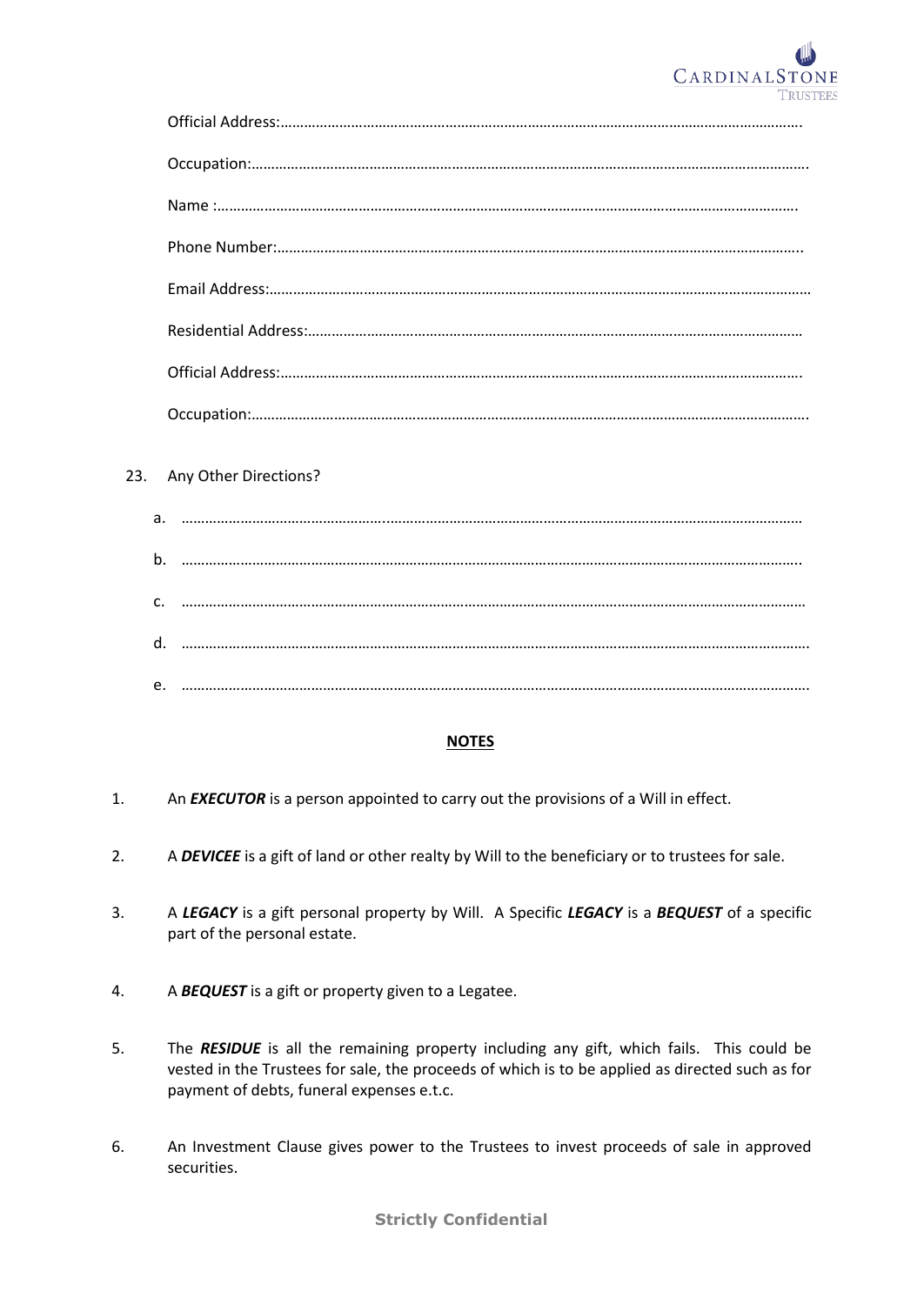

#### **SCHEDULE ONE**

## **BENEFICIARIES CREATED HEREIN**

 $\overline{\mathbf{r}}$ 

 $\mathsf{r}$ 

| <b>Names of Ultimate Beneficiaries</b> | Date of Birth | <b>Bequeath and Percentage of</b><br>distribution. |
|----------------------------------------|---------------|----------------------------------------------------|
|                                        |               |                                                    |
|                                        |               |                                                    |
|                                        |               |                                                    |
|                                        |               |                                                    |
|                                        |               |                                                    |
|                                        |               |                                                    |
|                                        |               |                                                    |
|                                        |               |                                                    |
|                                        |               |                                                    |
|                                        |               |                                                    |
|                                        |               |                                                    |
|                                        |               |                                                    |

# **SCHEDULE OF ASSETS (print this page in duplicate if assets are more than columns provided)**

| S/NO | <b>DESCRIPTION OF ASSET</b> | <b>NATURE OF TITLE</b> | <b>VALUE</b> | <b>LOCATION</b> | <b>REMARK</b> |
|------|-----------------------------|------------------------|--------------|-----------------|---------------|
|      |                             |                        |              |                 |               |
|      |                             |                        |              |                 |               |
|      |                             |                        |              |                 |               |
|      |                             |                        |              |                 |               |
|      |                             |                        |              |                 |               |